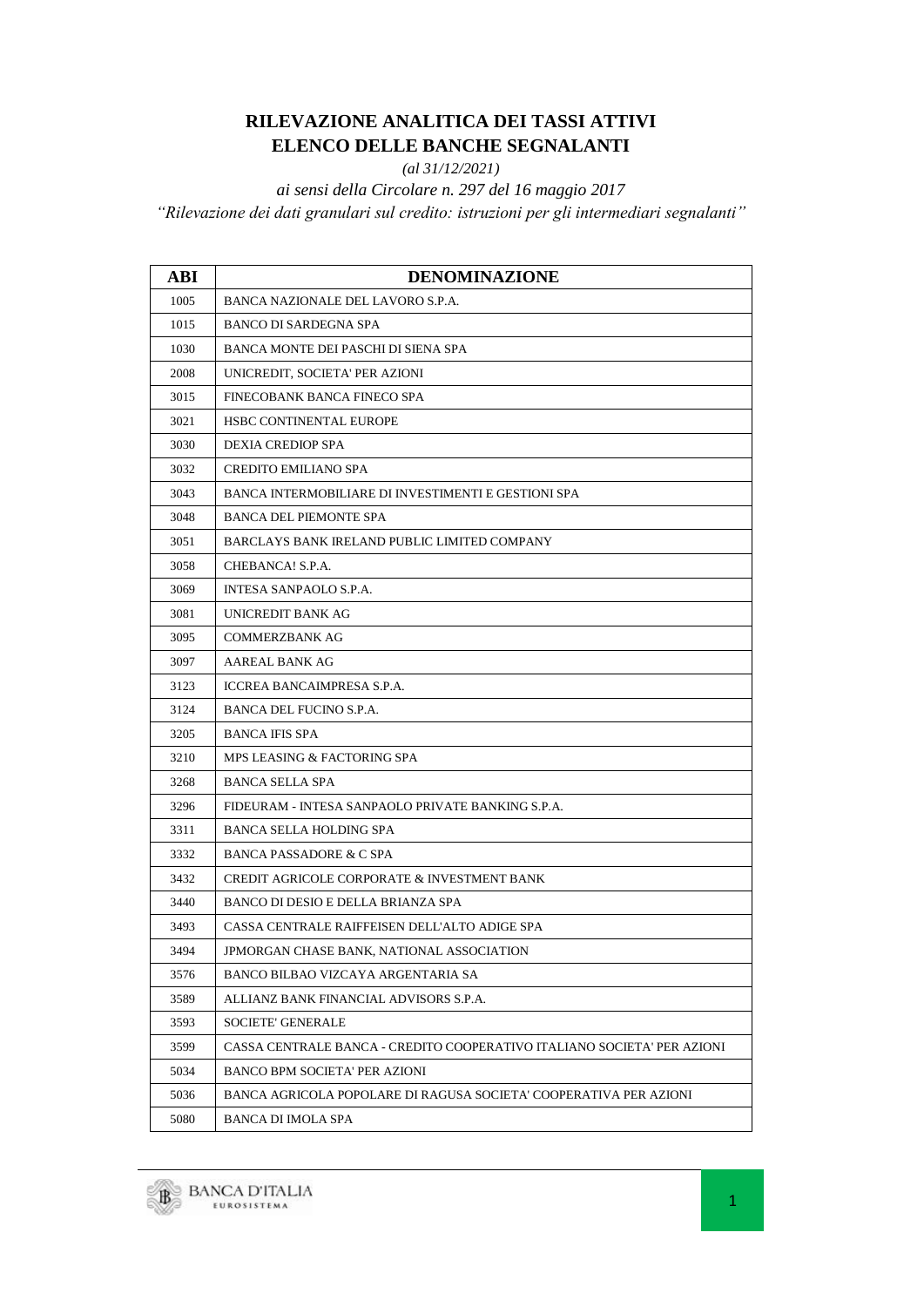| 5104 | BANCA POPOLARE DEL LAZIO SOCIETA' COOPERATIVA                         |
|------|-----------------------------------------------------------------------|
| 5116 | BANCA VALSABBINA SOCIETA' COOPERATIVA PER AZIONI                      |
| 5142 | BANCA DI CREDITO POPOLARE, SOCIETA' COOPERATIVA PER AZIONI            |
| 5156 | <b>BANCA DI PIACENZA SCPA</b>                                         |
| 5216 | CREDITO VALTELLINESE S.P.A.                                           |
| 5262 | BANCA POPOLARE PUGLIESE SOCIETA' COOPERATIVA PER AZIONI               |
| 5336 | CREDIT AGRICOLE FRIULADRIA S.P.A.                                     |
| 5385 | BANCA POPOLARE DI PUGLIA E BASILICATA SOCIETA' COOPERATIVA PER AZIONI |
| 5387 | BPER BANCA S.P.A.                                                     |
| 5424 | BANCA POPOLARE DI BARI SOCIETA' PER AZIONI                            |
| 5484 | BANCA DI CIVIDALE SOCIETA' PER AZIONI O CIVIBANK                      |
| 5676 | BIBANCA S.P.A.                                                        |
| 5696 | BANCA POPOLARE DI SONDRIO SOCIETA' PER AZIONI                         |
| 5792 | BANCA POPOLARE VALCONCA SPA                                           |
| 5856 | BANCA POPOLARE DELL'ALTO ADIGE SPA                                    |
| 6045 | CR DI BOLZANO SPA                                                     |
| 6085 | CR DI ASTI SPA                                                        |
| 6150 | CR DI FERMO SPA                                                       |
| 6170 | CR DI FOSSANO SPA                                                     |
| 6175 | BANCA CARIGE S.P.A.                                                   |
| 6230 | CRÉDIT AGRICOLE ITALIA S.P.A.                                         |
| 6270 | LA CASSA DI RAVENNA S.P.A.                                            |
| 6370 | CR DI VOLTERRA SPA                                                    |
| 7072 | EMIL BANCA - CREDITO COOPERATIVO - SOCIETA' COOPERATIVA               |
| 7076 | BANCA CREMASCA E MANTOVANA CREDITO COOPERATIVO SOCIETA' COOPERATIVA   |
| 7084 | BANCA DELLA MARCA CREDITO COOPERATIVO SOCIETA' COOPERATIVA            |
| 7090 | BANCA MALATESTIANA CREDITO COOPERATIVO SOCIETA' COOPERATIVA           |
| 8000 | ICCREA BANCA S.P.A. - ISTITUTO CENTRALE DEL CREDITO COOPERATIVO       |
| 8016 | CRU ALTOGARDA - ROVERETO - BCC SOCIETA' COOPERATIVA                   |
| 8035 | CASSA RAIFFEISEN DI BRUNICO SOCIETA' COOPERATIVA                      |
| 8081 | CRU DI BOLZANO SOCIETA' COOPERATIVA                                   |
| 8115 | CASSA RAIFFEISEN LANA SOCIETA' COOPERATIVA                            |
| 8178 | CRU ALTA VALSUGANA BCC SOCIETA' COOPERATIVA                           |
| 8184 | CRU VAL DI FIEMME BCC SOCIETA' COOPERATIVA                            |
| 8187 | <b>CRU RENON SOCIETA' COOPERATIVA</b>                                 |
| 8255 | CASSA RAIFFEISEN OLTRADIGE SOCIETA' COOPERATIVA                       |
| 8282 | CRU VAL DI NON BCC SOCIETA' COOPERATIVA                               |
| 8304 | CASSA DI TRENTO, LAVIS, MEZZOCORONA E VALLE DI CEMBRA BCC S.C.        |
| 8324 | BANCA CENTROPADANA CREDITO COOPERATIVO SOCIETA' COOPERATIVA           |
| 8327 | BCC DI ROMA SOCIETA' COOPERATIVA                                      |
| 8340 | CASSA PADANA BCC SOCIETA' COOPERATIVA                                 |
| 8356 | BCC PORDENONESE E MONSILE SOCIETA' COOPERATIVA                        |
| 8382 | BENE BCC DI BENE VAGIENNA (CUNEO) - SOCIETA' COOPERATIVA              |